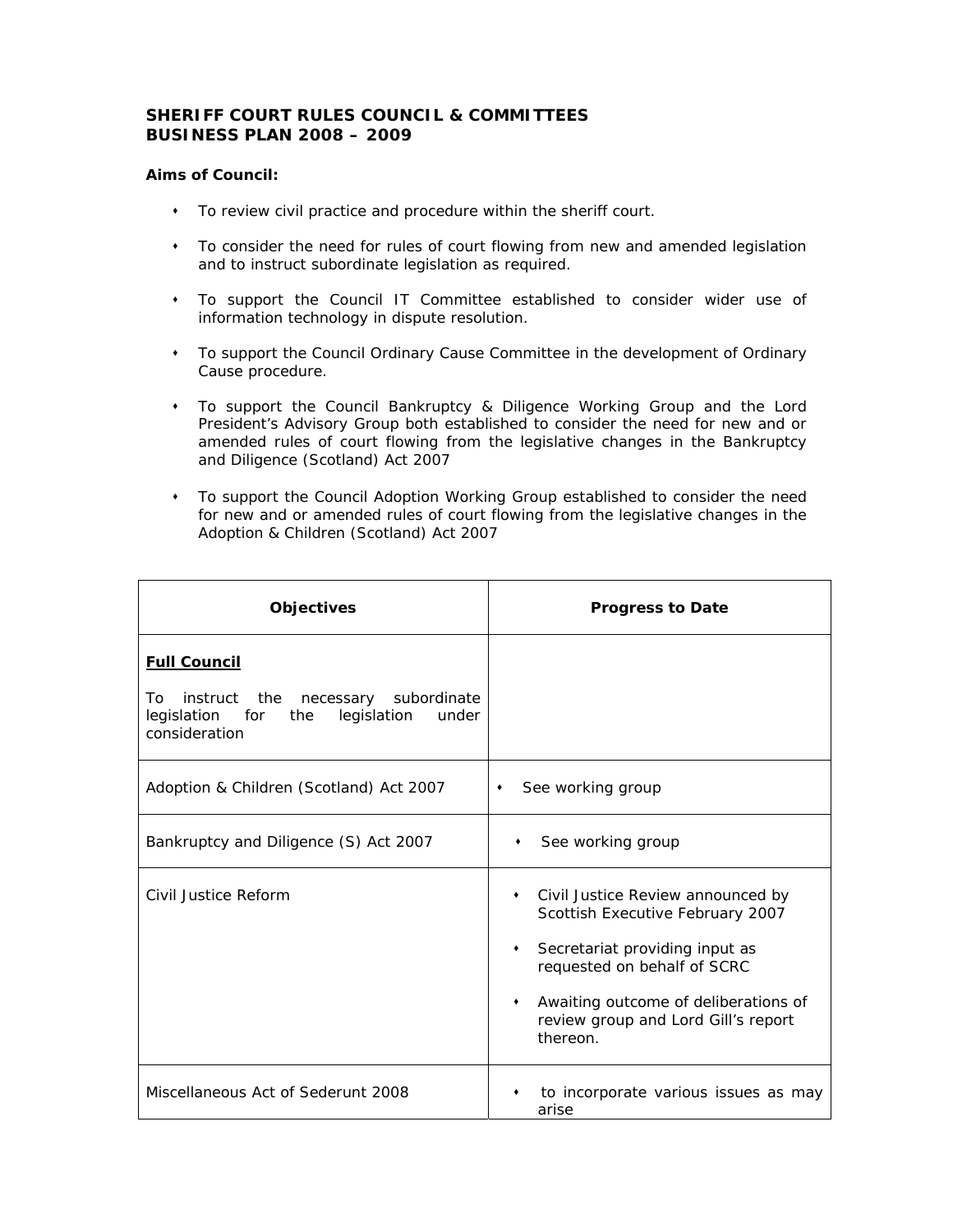| <b>Objectives</b>                                                                                                                                                                                                                                                                                            | <b>Progress to Date</b>                                                                                                                                                                                                                                                                                                                                                                                                                                                       |
|--------------------------------------------------------------------------------------------------------------------------------------------------------------------------------------------------------------------------------------------------------------------------------------------------------------|-------------------------------------------------------------------------------------------------------------------------------------------------------------------------------------------------------------------------------------------------------------------------------------------------------------------------------------------------------------------------------------------------------------------------------------------------------------------------------|
| Amendments to Adults with Incapacity Act                                                                                                                                                                                                                                                                     | • Rules amendments commenced April<br>2008                                                                                                                                                                                                                                                                                                                                                                                                                                    |
| Adult Support and Protection (Scotland) Act<br>2007                                                                                                                                                                                                                                                          | • Rules amendments in progress                                                                                                                                                                                                                                                                                                                                                                                                                                                |
| UK Borders Act 2007                                                                                                                                                                                                                                                                                          | Rules amendments in progress<br>٠                                                                                                                                                                                                                                                                                                                                                                                                                                             |
| Consumer Credit Act 2006                                                                                                                                                                                                                                                                                     | Under scrutiny by Council<br>٠                                                                                                                                                                                                                                                                                                                                                                                                                                                |
| Equality Act 2006                                                                                                                                                                                                                                                                                            | Rules amendments commence 1 July<br>٠<br>2008                                                                                                                                                                                                                                                                                                                                                                                                                                 |
| Scottish Commission for Human Rights                                                                                                                                                                                                                                                                         | Rules amendments commence 1 July<br>٠<br>2008                                                                                                                                                                                                                                                                                                                                                                                                                                 |
| European Order for Payment and European<br>small claims proposals                                                                                                                                                                                                                                            | Council to consider proposals for<br>$\bullet$<br>secondary legislation in July 2008                                                                                                                                                                                                                                                                                                                                                                                          |
| EU Regulations on Insolvency                                                                                                                                                                                                                                                                                 | Rules amendments commence 1 July<br>٠<br>2008                                                                                                                                                                                                                                                                                                                                                                                                                                 |
| <b>IT Committee</b><br>To progress the Council's aim to extend<br>٠<br>the use of IT in Civil Courts in the<br>conjoined Court of Session and SCRC<br><b>IT Committee</b><br>To report this Committee's findings and<br>recommendations and progress made<br>to the Sheriff Court Rules Council<br>quarterly | Scottish Court Service working on<br>٠<br>developing<br>the<br>specification and<br>selecting a contractor for electronic<br>transmission of civil documents in<br>close consultation with the Joint<br>Committee<br>Council considered committee<br>٠<br>recommendations for rules provisions<br>Mar 08<br>Council agreed in principle to the<br>٠<br>amendment of the Summary Cause<br>and Small Claims Rules 2002 to<br>facilitate the operation of the "virtual<br>court" |